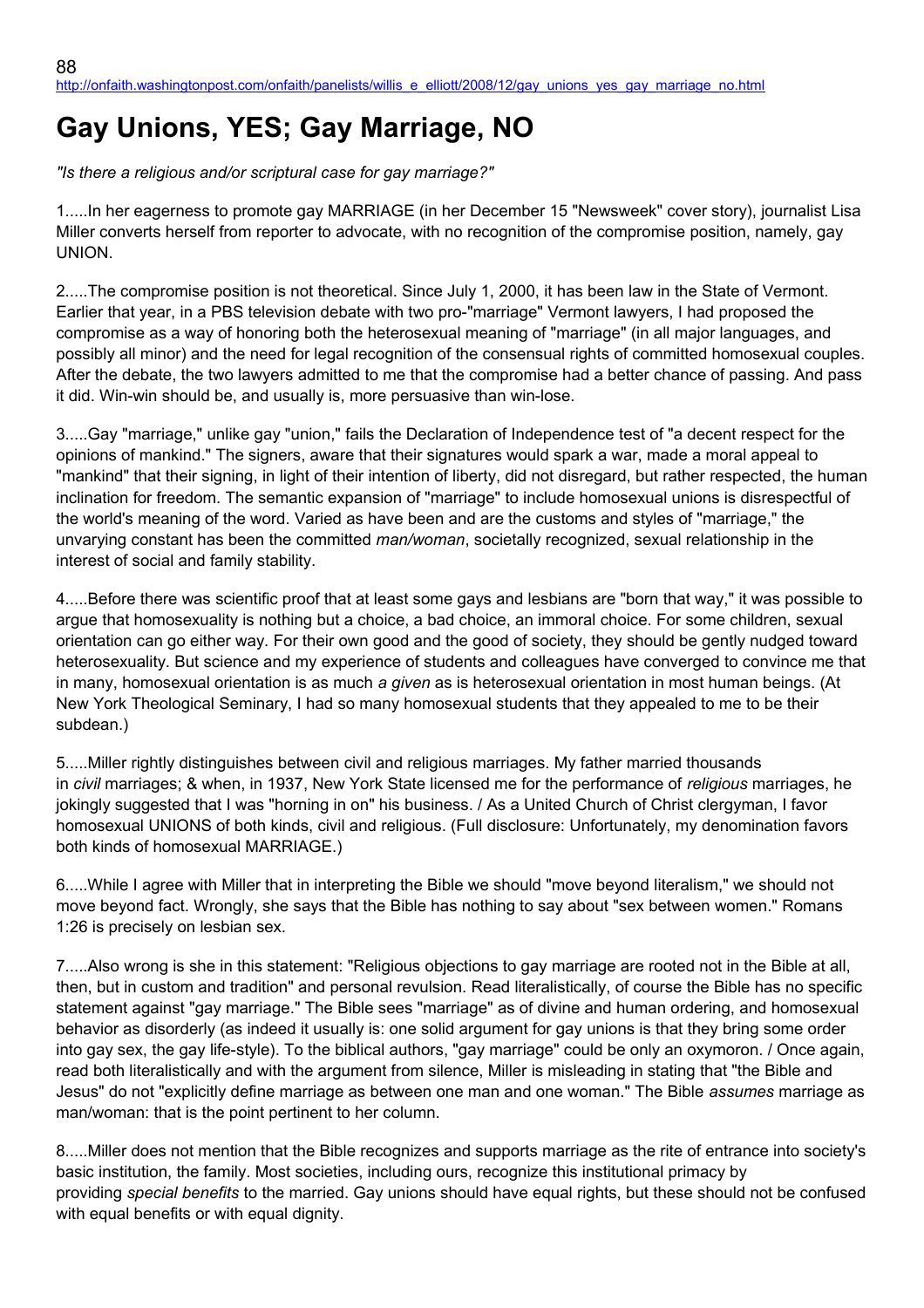9.....In the Bible, *heterosexuality is assumed* in the vertical metaphor of marriage between God as "husband" to Israel and the Church as the "bride" of Christ. In the background of this biblical metaphor is the primordial mythology of Father Sky and Mother Earth. "Mother Earth" is common in our green-revolution language, though for many, Jesus' favorite reference to God as "Father" has faded.

10.....To answer the "On Faith" question: Scripturally and religiously, a strong case can be made for "gay union." Only a very weak case can be made for "gay marriage."

**BY WILLIS E. ELLIOTT | DECEMBER 9, 2008; 1:44 AM ETSAVE & SHARE:** le.  $SP$  $b \rightarrow 9$ **PREVIOUS: [STEALING EID](http://onfaith.washingtonpost.com/onfaith/panelists/eboo_patel/2008/12/stealing_eid.html) | NEXT: [THE REAL ISSUE IS VIOLENCE, NOT SEX](http://onfaith.washingtonpost.com/onfaith/panelists/john_dominic_crossan/2008/12/gay_marriage_another_devilish.html)**

**Please report offensive comments below.**

**Comments**

Disgusting, Reverend Eliott. You don't get to decide who has equal rights \*or\* dignity in the eyes of American law, and if you think your religion does, you know where you can put that, too.

I grew up, and spent most of my life, with people like you claiming I was subhuman cause 'people like me,' in your imaginations, \*didn't\* want to get married, ...now you twist the same line around to claim we're subhuman \*for\* it finally getting out that we \*do.\*

Haven't you noticed a common element to what your religion's conservatives say about gays and anyone else you don't want to treat with equal dignity in marriage?

You're. Always. Wrong.

Yes, civil unions would offer me and my sweetie some much-needed protections so we're not subject to your \*whims\* whenever something else you demand for our country blows up in our faces, as always seems to be happening...

But in the \*courts\* and under our Constitutional principles, 'separate but equal' is \*never\* equal.

Just like for other minorities, this isn't about you graciously giving anything to anyone.

This is about America recognizing the same birthright she always does, even when some don't like it or say the Bible cursed or condemned someone for how they were born...

Your religious agenda on this relies on a whole \*tissue\* of improbabilities and denigrations, many of them selfcontradictory, ...and willful ignoring of not only reality, but the experiences and dignity of same-sex couples, ourselves.

Sure. Support civil unions in the populace, that \*is\* in fact the popular will on this, blocked as it is by too many Christian conservatives.

But the courts can't stop there. Politics are the art of the possible. The courts' business is \*Justice.\*

Whatever you think about your cause, the means you use against real people are injustice and oppression. No good can come of that. It's corrupt from the start.

**POSTED BY: PAGANPLACE | DECEMBER 11, 2008 6:11 PM [REPORT OFFENSIVE COMMENT](mailto:blogs@washingtonpost.com?subject=On%20Faith%20Panelists%20Blog%20%20%7C%20%20Paganplace%20%20%7C%20%20Gay%20Unions,%20YES;%20Gay%20Marriage,%20NO%20%20%7C%20%204573518&body=%0D%0D%0D%0D%0D================%0D?__mode=view%26_type=comment%26id=4573518%26blog_id=618)**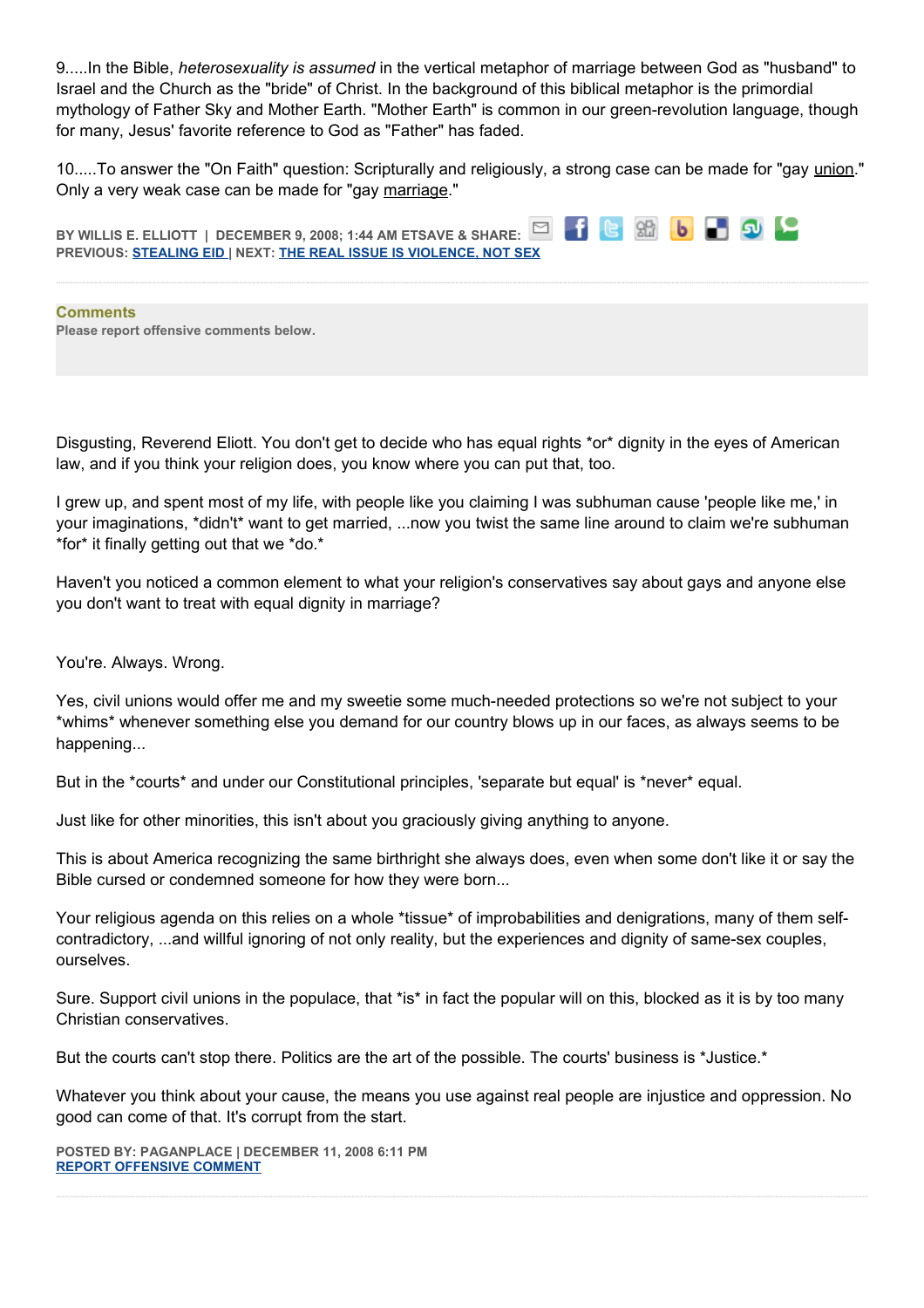"[H]omosexuals never have been and never can be of a dignity equal to heterosexuals, whose psycho-biological development is telic (that is, complete in the sexual sense: the species-survival transition from homo- to heterosexual attraction occurs). In ours and in some other species, homosexuality is a phenomenon of psychobiounderdevelopment."

If I may attempt a paraphrase: homosexuality itself is not a "normal variation" and should not be recognized as equivalent to heterosexuality. Hence, we must not obliterate any and all distinction between hetero- and homosexual unions.

Such abnormality does not mean that one should be cast out of our society, however. Rather, we should allow homosexuals legal rights similar to marriage but maintain certain distinctions because they are inherently different in character (one is "telic" or "normal" and one is not).

This seems very much like a natural law argument against gay marriage, which seems to suffer from the naturalistic fallacy that plagues natural law: you can't get an "ought" from an "is" -- just because hetero marriage is "telic", that does not make it right or better. Ethics cannot derive from teleology or empirical evidence alone; ethics requires authority.

Which brings us back to the question at hand: Does the Bible have any authority, and if so, what kind, and what does the Bible say? On the last question, google Robert Gagnon.

**POSTED BY: LACACAFUEGO | DECEMBER 11, 2008 12:55 AM [REPORT OFFENSIVE COMMENT](mailto:blogs@washingtonpost.com?subject=On%20Faith%20Panelists%20Blog%20%20%7C%20%20LaCacaFuego%20%20%7C%20%20Gay%20Unions,%20YES;%20Gay%20Marriage,%20NO%20%20%7C%20%204573180&body=%0D%0D%0D%0D%0D================%0D?__mode=view%26_type=comment%26id=4573180%26blog_id=618)**

I'm sorry, Mr. Elliott, but I don't think I can have a conversation with you on this if you insist on placing homosexuals in a "category" that is undeserving of equal rights. The only reason homosexuals aren't treated with as much dignity as they deserve is because people withhold that dignity, people such as yourself. I really do not mean to sound derrogatory here, but there is no good legal, constitutional reason to be denying them the right to MARRIAGE (not a degrading, separating compromise). I would urge you to try not to be so eager to place people into "categories". Women for example are not given maternity leave because they are women. They are given maternity leave because they are giving birth to a baby. I realize men can't give birth, but this deferential treatment in this case is not "awarded" to women because they're in another "category". It has to do with what they're going through medically.

**POSTED BY: SPARROWHAWK | DECEMBER 10, 2008 10:56 PM [REPORT OFFENSIVE COMMENT](mailto:blogs@washingtonpost.com?subject=On%20Faith%20Panelists%20Blog%20%20%7C%20%20Sparrowhawk%20%20%7C%20%20Gay%20Unions,%20YES;%20Gay%20Marriage,%20NO%20%20%7C%20%204573153&body=%0D%0D%0D%0D%0D================%0D?__mode=view%26_type=comment%26id=4573153%26blog_id=618)**

SPARROWHAWK, thank you for asking me to clarify.

1

In the eyes of God, EACH of us is a flawed, sinful, limited human being who should treat our "neighbor" (in Jesus' definition, everybody else) as we hope to be treated, with respectful attention and humble intention to be helpful. Jesus is history's standout for the radical putting of this obligation: "Love your enemies." 2

Each of us is both UNIQUE (i.e., like nobody else) and CATEGORICAL (i.e., like everybody else in one's categories [e.g., Chinese, female, young, heterosexual, Muslim]).

3

"We" is both distributive (we individuals) and collective (we in a particular category). As a collectivity, "we" the people are not giving women justice in the workplace if we fail to treat them as a CATEGORY; if we give them only "equal rights" with men, we make no allowance for pregnancies and post-natal needs.

4

We are all born FLAWED - our defective genes invisible, some flaws visible at birth, other flaws visible later. Homosexuality is a later-appearing flaw of arrested development. At home and at school, we should try to teach our children EQUAL RESPECT for every human being regardless of flaws. The proper political dimension of equal respect is EQUAL RIGHTS.

5

In the West (i.e., EurAmerica), "the individual" has emerged as a cultural category more than at any other placetime in human history. Egalitarian autonomy is, indeed, the religion of many. But "the individual" is a social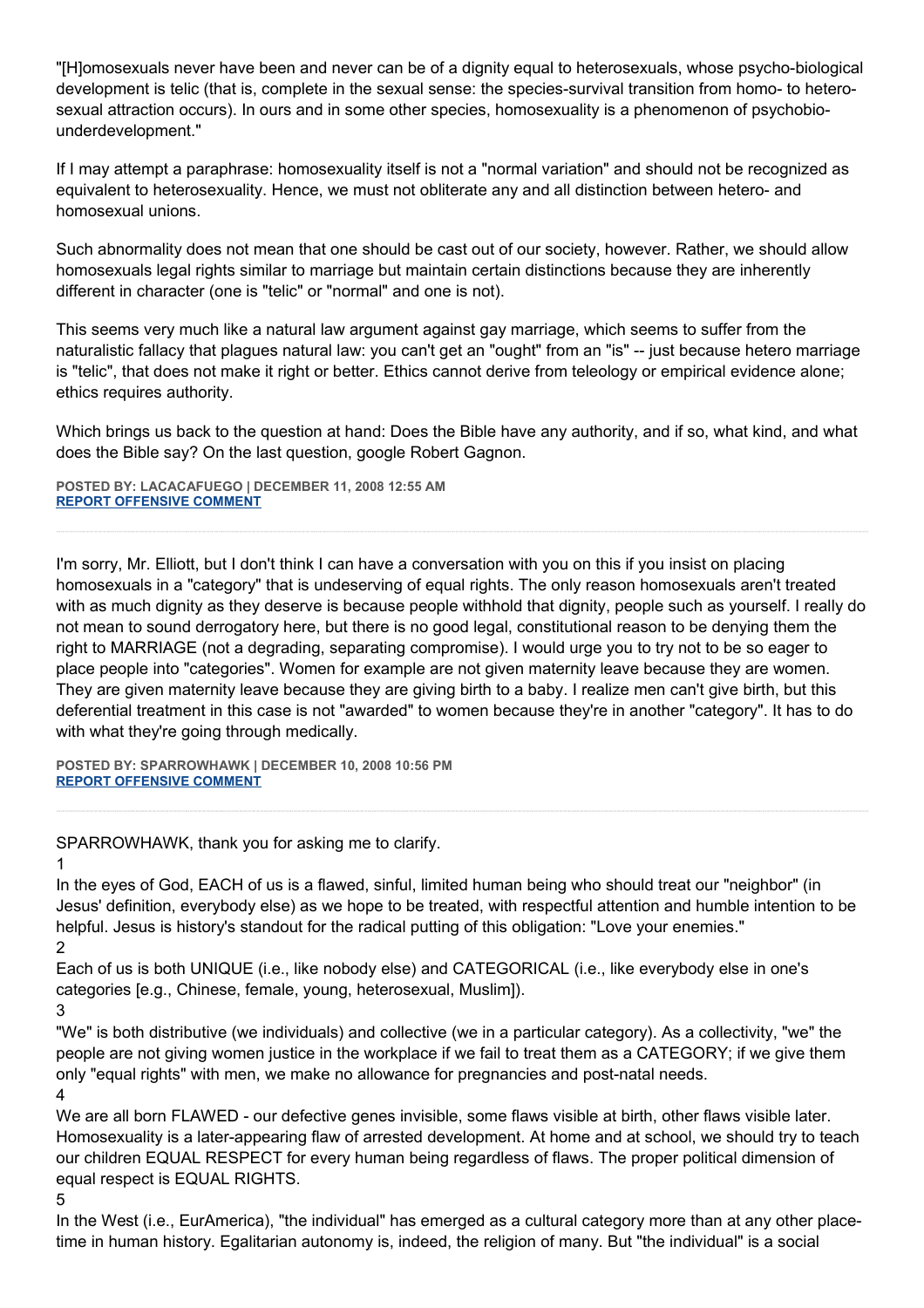construct: the human reality is "persons-in-community" and in categories. Hetero and homo couples are instances of "persons-in-community."

```
6
```
The philosophy and politics of egalitarian autonomy (e.g., in the "gay pride" movement) conflates rights/benefits/dignity. But actual societies separate these three; and they cannot be merged by legislation.

**POSTED BY: ELLIOTTWL | DECEMBER 10, 2008 10:34 PM [REPORT OFFENSIVE COMMENT](mailto:blogs@washingtonpost.com?subject=On%20Faith%20Panelists%20Blog%20%20%7C%20%20elliottwl%20%20%7C%20%20Gay%20Unions,%20YES;%20Gay%20Marriage,%20NO%20%20%7C%20%204573148&body=%0D%0D%0D%0D%0D================%0D?__mode=view%26_type=comment%26id=4573148%26blog_id=618)**

There can be no moral or ethical basis for withholding dignity and respect for others. In particular when we are talking about loving relationships, as with marriage. Regardless whether it is genetic or a choice, the type of sexuality does not preclude human dignity.

This is the core issue here. And this is why we are talking about civil rights, and immoral and illegal forms of discrimination.

**POSTED BY: AGENTG | DECEMBER 10, 2008 10:14 PM [REPORT OFFENSIVE COMMENT](mailto:blogs@washingtonpost.com?subject=On%20Faith%20Panelists%20Blog%20%20%7C%20%20AgentG%20%20%7C%20%20Gay%20Unions,%20YES;%20Gay%20Marriage,%20NO%20%20%7C%20%204573143&body=%0D%0D%0D%0D%0D================%0D?__mode=view%26_type=comment%26id=4573143%26blog_id=618)**

I am not going to "touch" too much on this topic for Sparrowhawk state it all!

Sparrowhawk- I am very intrigued by your words--fresh of breath air.

In addition, NOBODY has the right to marriage accept for the attending spouses who are seeking marriage. I understand some religion has indifferences to this---that is their and your divine right Mr. Elliott. However, you are not seeking same sex marriage and I fully understand your right not marry such couples. However, what gives you the divine right to place barriers to those of another faith or same faith as you but different outlookfrom not marrying same sex couples?

What does same sex marriage has to do with you personally (I am also asking this of those who oppose it) or your own intimate relationship with divinity (God)? Nothing---absolutely nothing. Does this threatened your God? Your belief? Your idea of "family"? If so, then I would sit still and have a personal chat with your Divinity and ask why does this trouble you so? Is your divinity a loving God who accepts all with unconditional/agape love...or do they have "conditions" that is not agape?

I believe most "humans" (especially those in Semitic practices---NOT all---yet the majority) have troubles with separating themselves from others. They have trouble with the concept of what is good for the geese my not be good for the gander.

Why does how one interpret what divinity means to them troubles others? Does my belief system that all is created eaqual (incluing marriage) had anything to do with another? It should not...therefore, I ask those who oppose this---to look within vs. looking without.

With all do respect and blessings

**POSTED BY: PALLASATHENA1 | DECEMBER 10, 2008 5:28 PM [REPORT OFFENSIVE COMMENT](mailto:blogs@washingtonpost.com?subject=On%20Faith%20Panelists%20Blog%20%20%7C%20%20pallasathena1%20%20%7C%20%20Gay%20Unions,%20YES;%20Gay%20Marriage,%20NO%20%20%7C%20%204573089&body=%0D%0D%0D%0D%0D================%0D?__mode=view%26_type=comment%26id=4573089%26blog_id=618)**

"But as a human CATEGORY, homosexuals never have been and never can be of a dignity equal to heterosexuals"

"we are to treat one another as God-created persons, not as categories."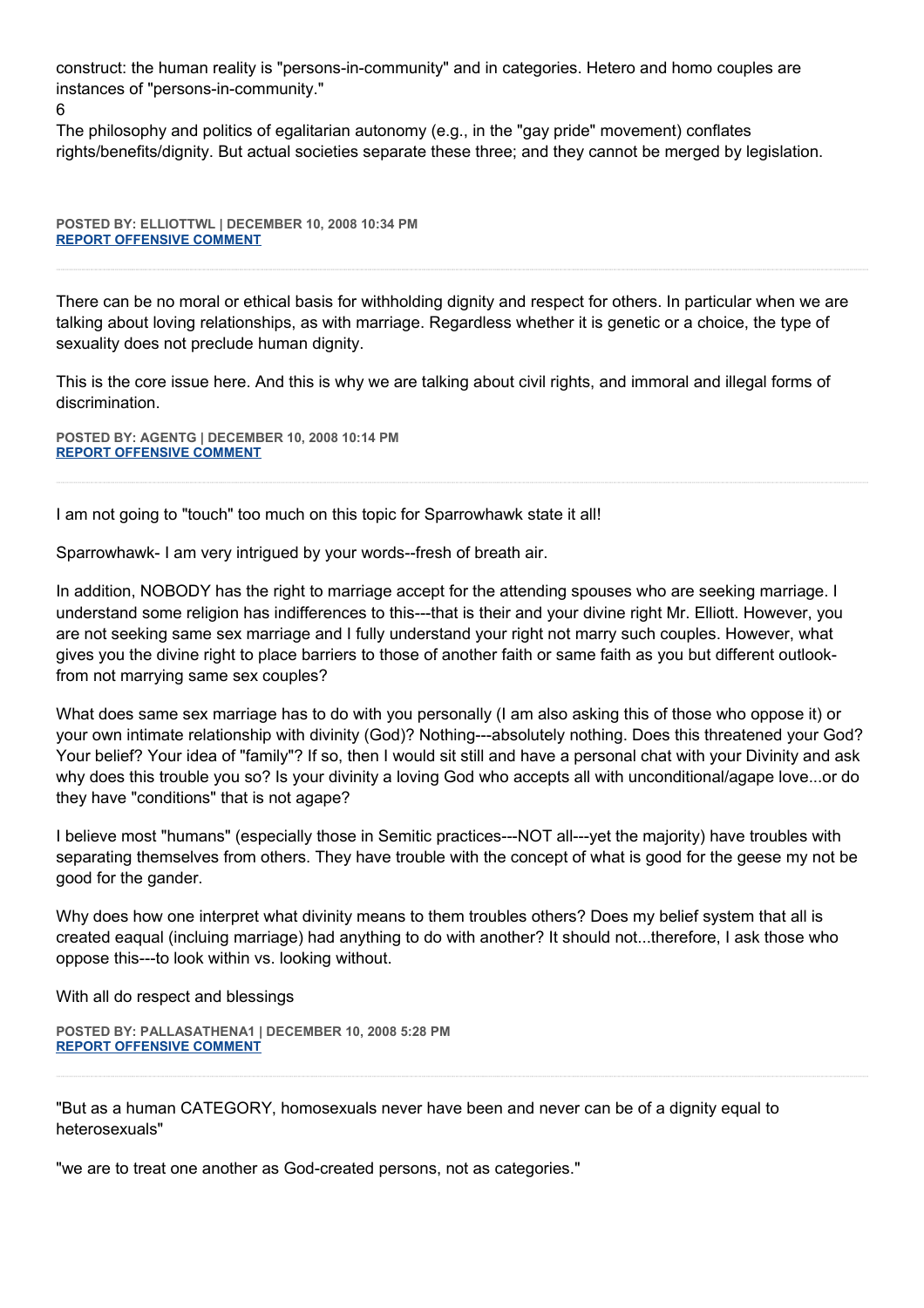I'm not going to accuse you of being contradictory, but I think you should clarify your first statement about homosexuals as a "category" that can never have equal dignity. It doesn't seem to fit well with your following statement about treating each other not as categories.

But like I said I don't want to put thoughts in your head, so I'll assume your first statement was you recognizing something about society as a whole...or the fact that homosexuals are not given equal dignity by society.

If in fact you do recognize that we shouldn't treat people as belonging to categories, and that homosexuals aren't treated with the dignity they deserve, then how can you deny them their right to marriage? What I'm getting at here is that dignity is something one receives from others, not an inherent quality of a person. If they deserve as much human dignity as anyone else, it is up to US to show them this dignity, and treat them with dignity. All this junk about arriving at "compromises" is in itself symptomatic of the fact that they're not being treated with dignity. Giving someone part of what they're asking for because you're afraid to give them all of it is not dignity, it's a mockery of dignity.

You can create all the compromise terms you want: civil unions, whatever. But the fact is that by denying these people their RIGHT to marriage, and forcing them to accept table-scrap compromises like civil unions, you ARE in fact relegating them to another category, and denying them equal standing because you think they belong to a (face it) lesser class of people. I for one am sick of all the excuses and shoddy reasoning behind denying these people their dignity. Yes, this country may have a christian heritage or a predominantly christian population, but unless you can come up with a GOOD (ie, logical non-religious reason) reason to deny them this right, they should have it. I guess what I'm saying is, if you want to divide people into classes based on their sexuality, you're free to do so, but don't be hypocritical about it. This isn't just about simple semantics. This isn't some petty fight over whether or not they get to use the word "marriage" or not. Being a homosexual does not make you any less of a human being, so it shouldn't be okay to trear them like less of a human being.

**POSTED BY: SPARROWHAWK | DECEMBER 10, 2008 2:59 PM [REPORT OFFENSIVE COMMENT](mailto:blogs@washingtonpost.com?subject=On%20Faith%20Panelists%20Blog%20%20%7C%20%20Sparrowhawk%20%20%7C%20%20Gay%20Unions,%20YES;%20Gay%20Marriage,%20NO%20%20%7C%20%204573037&body=%0D%0D%0D%0D%0D================%0D?__mode=view%26_type=comment%26id=4573037%26blog_id=618)**

## RESPONSE TO WINDREADER:

1

The compromise I suggested, and that became law in Vermont, was between those who opposed equal rights for gays & those who insisted that the law use the word "marriage." My move to "union" was to ACHIEVE what you rightly insist on, which is equal "rights."

2

What Vermont passed disproves your statement: "equal" rights were achieved specifically by SEPARATION of "union" from "marriage."

4

My "nudge" suggestion was limited to hormonal-MIDLE children, who could move in either direction. Suicide is a possibility only when clearly gay children are pushed (not just "nudged") to go straight. 6

Your argument from silence is weak. Little can be concluded from what Jesus - or anybody else - did NOT say. 8

I agree with you on "the 'inherent worth and dignity' of all." EQUAL dignity is something else. I have known, and know, some gays who are personally of GREATER human dignity than most straights: more gifted and/or more disciplined in developing what gifts God has given them. But as a human CATEGORY, homosexuals never have been and never can be of a dignity equal to heterosexuals, whose psycho-biological development is telic (that is, complete in the sexual sense: the species-survival transition from homo- to hetero- sexual attraction occurs). In ours and in some other species, homosexuality is a phenomenon of psychobio-underdevelopment. / But the Bible is clear about INDIVIDUALS: we are to treat one another as God-created persons, not as categories.

**POSTED BY: ELLIOTTWL | DECEMBER 10, 2008 1:58 PM [REPORT OFFENSIVE COMMENT](mailto:blogs@washingtonpost.com?subject=On%20Faith%20Panelists%20Blog%20%20%7C%20%20elliottwl%20%20%7C%20%20Gay%20Unions,%20YES;%20Gay%20Marriage,%20NO%20%20%7C%20%204573016&body=%0D%0D%0D%0D%0D================%0D?__mode=view%26_type=comment%26id=4573016%26blog_id=618)**

1) Compromise? Sorry if I am reticent to compromise my status as a full and equal citizen with all the rights associated.